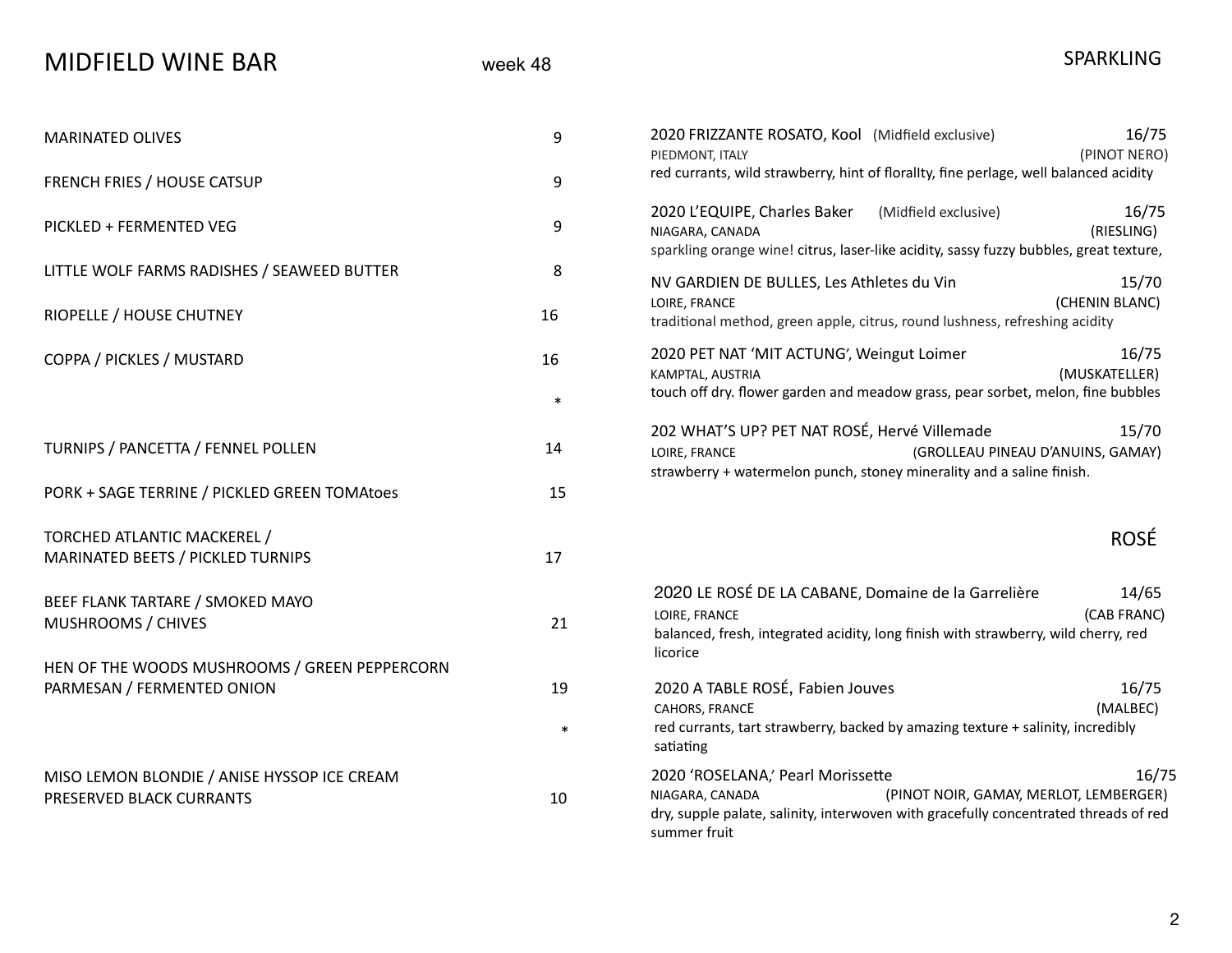### WHITE

| 2020 LITRE OF GRIS, Rosewood Estates                                                | (1 litre bottle) | 13/80        |
|-------------------------------------------------------------------------------------|------------------|--------------|
| NIAGARA, CANADA                                                                     |                  | (PINOT GRIS) |
| bruised apples and orchard fruit with a bit of lemon zing, easy drinking, FUN, FUN  |                  |              |
|                                                                                     |                  |              |
| 2020 CIELLO BIANCO, Cantina Rallo                                                   |                  | 13/60        |
| SICILY, ITALY                                                                       |                  | (CATARRATTO) |
| zippy citrus zest, apple, quince and dandelion, sweet spice and sea salt, nice grip |                  |              |
| and verve                                                                           |                  |              |

2020 'BOVIN' BLANC, Hervé Villemade (1 litre bottle) 14/85 LOIRE, FRANCE (SAUVIGNON BLANC, CHENIN BLANC, CHARDONNAY, ROMORANTIN) fresh + fruity, bright acidity, clean, mineral + saline finish

2020 LE P'TIT CH'NIN, Domaine de la Garrelière 16/80 LOIRE,FRANCE (CHENIN BLANC) apples, white flowers and citrus, dry and fresh, good complexity and length

2020 BEL, Milan Nestarec (1 litre bottle) 15/90 MORAVIA, CZECH REPUBLIC (GRUNER VELTLINER, MÜLLER THURGAU++) honeysuckle, apples and melon, very dry and bright with a zesty and full mouth feel

| 2018 RKATSITELI QVEVRI, Koncho & Co.                                         | 13/65        |  |
|------------------------------------------------------------------------------|--------------|--|
| KAKHETI, GEORGIA                                                             | (RKATSITELI) |  |
| stone fruit, ripe pear, orange peel, hazelnut, candied lemon, chalky tannins |              |  |

2019 FLEURS MACÉRATION, Domaine Brand & Fil 18/90 ALSACE, FRANCE (PINOT GRIS) on skins for 15 days, flinty & floral, bitter orange, tea, great texture, saline... all time Midfield fav.

2020 CATAVELA, VINO BIANCO, Denavolo 17/80 EMILIA ROMAGNA, ITALY (MALVASIA di CANDIA, ORTRUGO, MARSANNE, ++) italian citrus, orchard fruit, light herbal edge, amazing texture and grip

2020 'IRRÉVÉRENCE' Pearl Morissette 16/75 NIAGARA, CANADA (RIESLING, CHARDONNAY, GEWURZTRAMINER) lightly aromatic, touch of petrol, golden orchard fruit, apricots & bruised apples

2020 CATAVELA, VINO BIANCO, Denavolo 17/80 EMILIA ROMAGNA, ITALY (MALVASIA di CANDIA, ORTRUGO, MARSANNE, ++) italian citrus, orchard fruit, light herbal edge, amazing texture and grip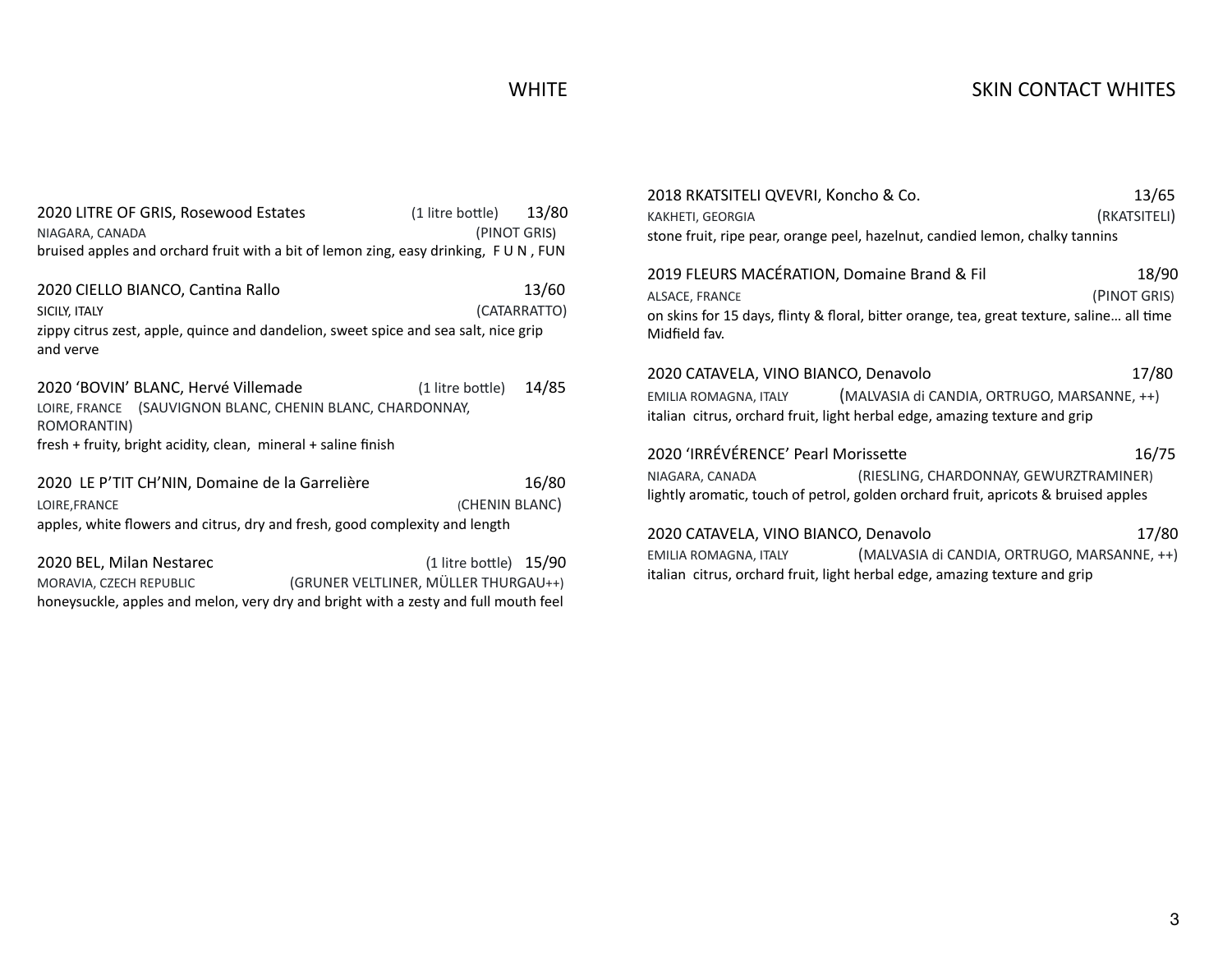2020 'PUSZTA LIBRE!', Claus Preisinger 16/80 BURGENLAND, AUSTRIA (ZWEIGELT, ST. LAURENT) smashed raspberries, sour cherries, touch of spice, soft tannins, & elektrik crunch!

2020 CIELLO ROSSO, Cantina Rallo 13/60 SICILY, ITALY (NERO D'AVOLA) fresh & easy drinking, baked dark fruit, black cherries and dark plum, coffee and licorice.

2020 UNLITRO, Agricola Ampeleia (1 litre bottle) 15/90 TUSCANY, ITALY (ALICANTE NERO, ALICANTE BOUSCHET,CARIGNANO,++) clean + fresh, vegetal & spicy perfumes, pomegranate, cherry, smooth with peppery aromas

2020 'WARO', Vinos Gustavo Martinez (Midfield exclusive) 16/75 VALLE DEL ITATA, CHIL<sup>E</sup> (PAIS) 50% carbonic maceration, fresh, fruity, yet complex, hint of herbaceous mint, tart acidity, love

2019 MARZEMINO, Roberta Fugatti 13/65 TRENTINO- ALTO ADIGE, ITALY (MARZEMINO) fresh + juicy, purple flowers, wild herbs + bell pepper, blueberry + pomegranate, supple tannins

| 2020 'NOBIS' Domaine de L'ecu                                               | 15/70   |
|-----------------------------------------------------------------------------|---------|
| LOIRE. FRANCE                                                               | (SYRAH) |
| red violet colour, black + red berries, forest floor, touch of eucalyptus + |         |
| peppercorn, smokey                                                          |         |
|                                                                             |         |

| 2019 'DINÂMICA D.N.M.C, Filipa Pato & William Wouters                                 | 15/70  |
|---------------------------------------------------------------------------------------|--------|
| BAIRRADA, PORTUGAL                                                                    | (BAGA) |
| we love Baga! earthy, light and fresh like an atlantic breeze, plum, blackberries and |        |
| cassis                                                                                |        |

| 2019 CONTRE PIED, Domaine Plageoles                                                             | 17/80   |
|-------------------------------------------------------------------------------------------------|---------|
| <b>GAILLAC, FRANCE</b>                                                                          | (DURAS) |
| ripe jammy red and black fruit, herbaceous, bay leaf and thyme<br>plum, fresh with nice tension |         |

| 2019 GAMAY, Rachis & Derma                                                                         | 15/70   |
|----------------------------------------------------------------------------------------------------|---------|
| NIAGARA, CANADA                                                                                    | (GAMAY) |
| raspberry jam concentrate, lush berries and black pepper, round,<br>lively with a lingering finish |         |
| 2019 TAJINASTE TRADICIONAL, Bodegas Tajinaste                                                      | 15/70   |

TENERIFE, SPAIN (LISTÁN NEGRO) volcanic & clay soil, earthy w/ hints of black pepper, red & purple fruit, laid back acidity + tannins